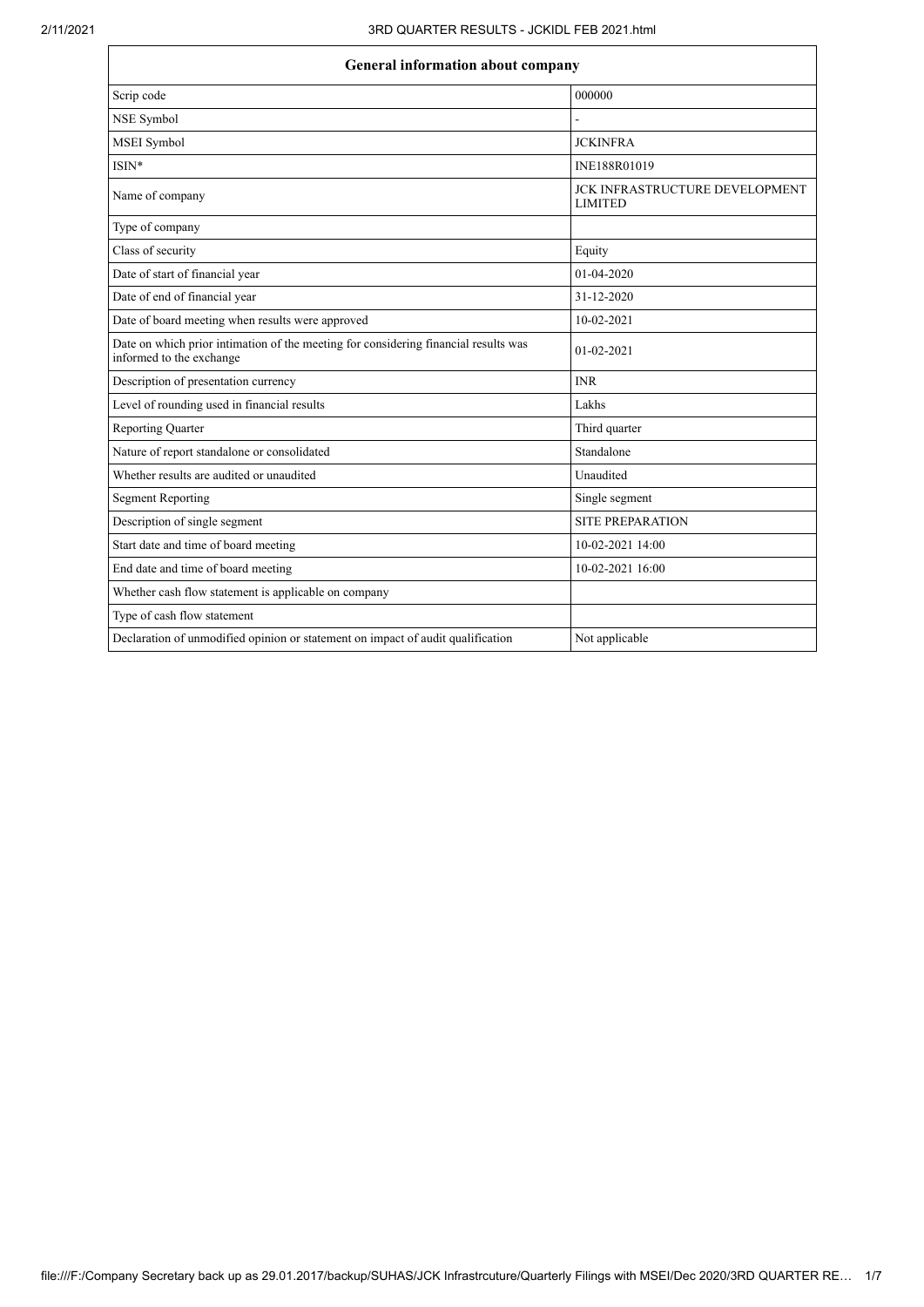| <b>Financial Results - Ind-AS</b> |                                                                                                                                                                                               |                                          |                                                               |
|-----------------------------------|-----------------------------------------------------------------------------------------------------------------------------------------------------------------------------------------------|------------------------------------------|---------------------------------------------------------------|
|                                   | <b>Particulars</b>                                                                                                                                                                            | 3 months/ 6 months ended<br>(dd-mm-yyyy) | Year to date figures for current period<br>ended (dd-mm-yyyy) |
| А                                 | Date of start of reporting period                                                                                                                                                             | $01-10-2020$                             | 01-04-2020                                                    |
| B                                 | Date of end of reporting period                                                                                                                                                               | 31-12-2020                               | 31-12-2020                                                    |
| $\mathcal{C}$                     | Whether results are audited or unaudited                                                                                                                                                      | Unaudited                                | Unaudited                                                     |
| D                                 | Nature of report standalone or consolidated                                                                                                                                                   | Standalone                               | Standalone                                                    |
| Part<br>1                         | Blue color marked fields are non-mandatory. For Consolidated Results, if the company has no figures for 3 months / 6<br>months ended, in such case zero shall be inserted in the said column. |                                          |                                                               |
| 1                                 | Income                                                                                                                                                                                        |                                          |                                                               |
|                                   | Revenue from operations                                                                                                                                                                       | 179.97                                   | 416.33                                                        |
|                                   | Other income                                                                                                                                                                                  | 17.72                                    | 44.79                                                         |
|                                   | <b>Total income</b>                                                                                                                                                                           | 197.69                                   | 461.12                                                        |
| $\overline{2}$                    | <b>Expenses</b>                                                                                                                                                                               |                                          |                                                               |
| (a)                               | Cost of materials consumed                                                                                                                                                                    | 74.89                                    | 147.64                                                        |
| (b)                               | Purchases of stock-in-trade                                                                                                                                                                   | $\theta$                                 | 24.94                                                         |
| (c)                               | Changes in inventories of finished goods, work-in-<br>progress and stock-in-trade                                                                                                             | $\theta$                                 | $-13.97$                                                      |
| (d)                               | Employee benefit expense                                                                                                                                                                      | 55.17                                    | 134.52                                                        |
| (e)                               | Finance costs                                                                                                                                                                                 | 2.24                                     | 3.71                                                          |
| (f)                               | Depreciation, depletion and amortisation expense                                                                                                                                              | 6.29                                     | 18.79                                                         |
| (f)                               | <b>Other Expenses</b>                                                                                                                                                                         |                                          |                                                               |
| $\mathbf{1}$                      | <b>OTHER EXPENSES</b>                                                                                                                                                                         | 39.67                                    | 85.33                                                         |
| 10                                |                                                                                                                                                                                               |                                          |                                                               |
|                                   | <b>Total other expenses</b>                                                                                                                                                                   | 39.67                                    | 85.33                                                         |
|                                   | <b>Total expenses</b>                                                                                                                                                                         | 178.26                                   | 400.96                                                        |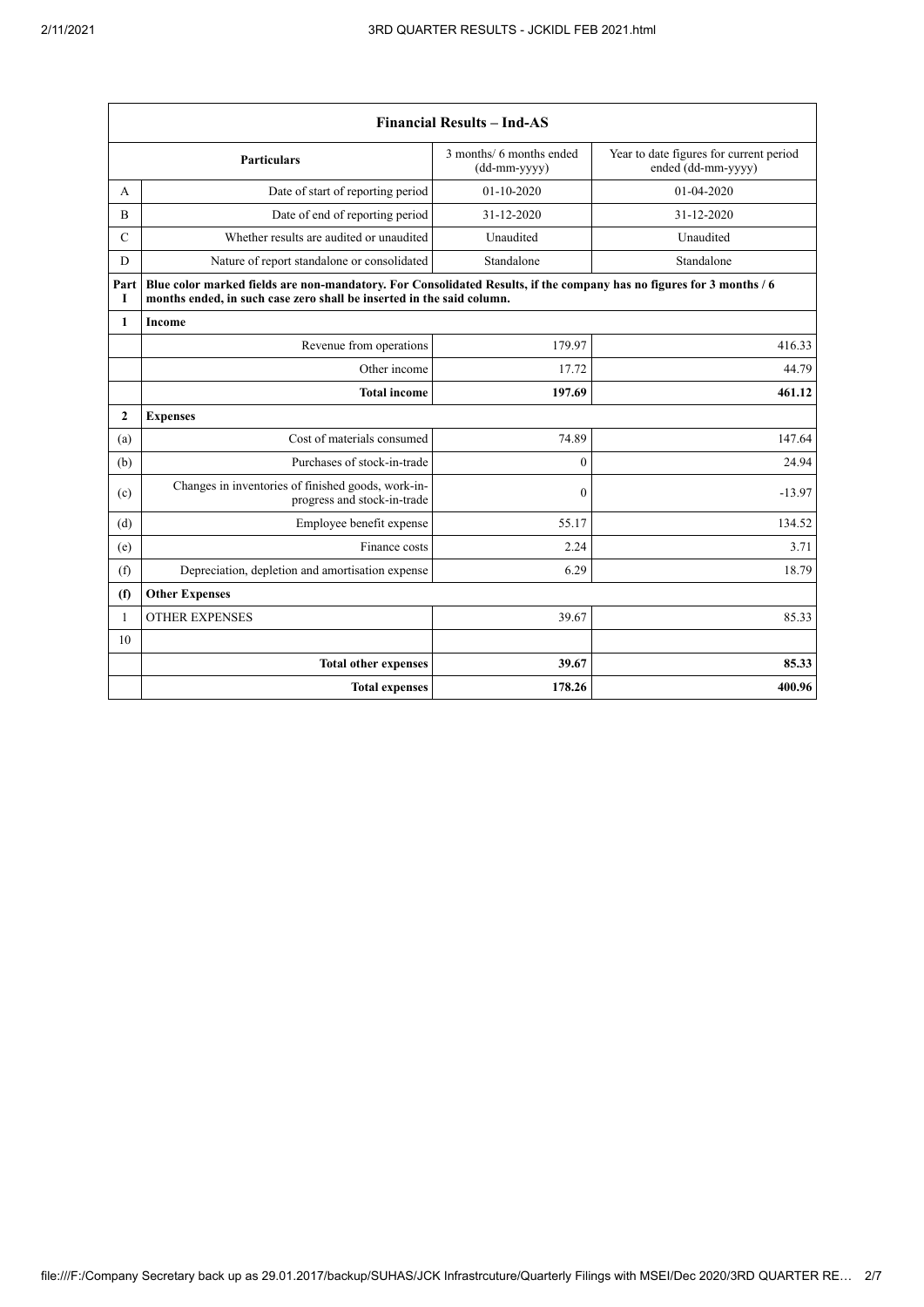$\mathsf{r}$ 

 $\overline{\mathsf{L}}$ 

|               | <b>Financial Results - Ind-AS</b>                                                                                                                                                             |                                          |                                                               |  |
|---------------|-----------------------------------------------------------------------------------------------------------------------------------------------------------------------------------------------|------------------------------------------|---------------------------------------------------------------|--|
|               | <b>Particulars</b>                                                                                                                                                                            | 3 months/ 6 months<br>ended (dd-mm-yyyy) | Year to date figures for current<br>period ended (dd-mm-yyyy) |  |
| A             | Date of start of reporting period                                                                                                                                                             | $01 - 10 - 2020$                         | $01-04-2020$                                                  |  |
| B             | Date of end of reporting period                                                                                                                                                               | 31-12-2020                               | 31-12-2020                                                    |  |
| $\mathcal{C}$ | Whether results are audited or unaudited                                                                                                                                                      | Unaudited                                | Unaudited                                                     |  |
| D             | Nature of report standalone or consolidated                                                                                                                                                   | Standalone                               | Standalone                                                    |  |
| Part<br>I     | Blue color marked fields are non-mandatory. For Consolidated Results, if the company has no figures for 3 months / 6<br>months ended, in such case zero shall be inserted in the said column. |                                          |                                                               |  |
| 3             | Total profit before exceptional items and tax                                                                                                                                                 | 19.43                                    | 60.16                                                         |  |
| 4             | Exceptional items                                                                                                                                                                             | $\theta$                                 | $\overline{0}$                                                |  |
| 5             | Total profit before tax                                                                                                                                                                       | 19.43                                    | 60.16                                                         |  |
| 7             | <b>Tax expense</b>                                                                                                                                                                            |                                          |                                                               |  |
| 8             | Current tax                                                                                                                                                                                   | 5.59                                     | 12.39                                                         |  |
| 9             | Deferred tax                                                                                                                                                                                  | $-0.98$                                  | $-2.3$                                                        |  |
| 10            | <b>Total tax expenses</b>                                                                                                                                                                     | 4.61                                     | 10.09                                                         |  |
| 11            | Net movement in regulatory deferral account balances related to<br>profit or loss and the related deferred tax movement                                                                       | $\mathbf{0}$                             | $\mathbf{0}$                                                  |  |
| 14            | Net Profit Loss for the period from continuing operations                                                                                                                                     | 14.82                                    | 50.07                                                         |  |
| 15            | Profit (loss) from discontinued operations before tax                                                                                                                                         | $\theta$                                 | $\mathbf{0}$                                                  |  |
| 16            | Tax expense of discontinued operations                                                                                                                                                        | $\mathbf{0}$                             | $\boldsymbol{0}$                                              |  |
| 17            | Net profit (loss) from discontinued operation after tax                                                                                                                                       | $\theta$                                 | $\theta$                                                      |  |
| 19            | Share of profit (loss) of associates and joint ventures accounted for<br>using equity method                                                                                                  | $\mathbf{0}$                             | $\boldsymbol{0}$                                              |  |
| 21            | Total profit (loss) for period                                                                                                                                                                | 14.82                                    | 50.07                                                         |  |
| 22            | Other comprehensive income net of taxes                                                                                                                                                       | $\mathbf{0}$                             | $\boldsymbol{0}$                                              |  |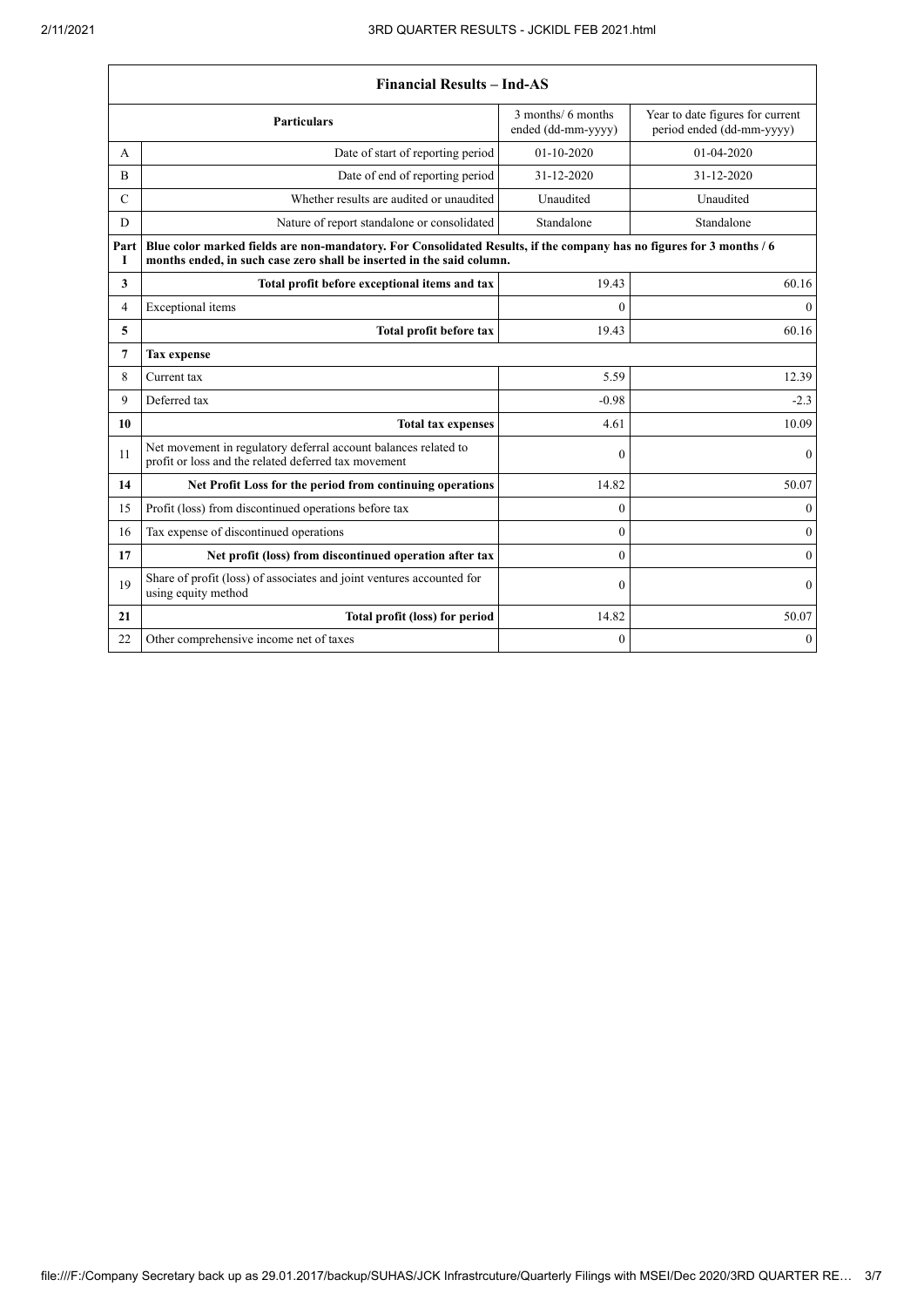$\overline{\phantom{a}}$ 

٦

|                                                                 | <b>Financial Results - Ind-AS</b>                                                                                                                                                             |                                            |                                                               |  |
|-----------------------------------------------------------------|-----------------------------------------------------------------------------------------------------------------------------------------------------------------------------------------------|--------------------------------------------|---------------------------------------------------------------|--|
|                                                                 | <b>Particulars</b>                                                                                                                                                                            | 3 months/ 6 months ended<br>$(dd-mm-yyyy)$ | Year to date figures for current period<br>ended (dd-mm-yyyy) |  |
| А                                                               | Date of start of reporting period                                                                                                                                                             | $01-10-2020$                               | 01-04-2020                                                    |  |
| B                                                               | Date of end of reporting period                                                                                                                                                               | 31-12-2020                                 | 31-12-2020                                                    |  |
| $\mathsf{C}$                                                    | Whether results are audited or unaudited                                                                                                                                                      | Unaudited                                  | Unaudited                                                     |  |
| D                                                               | Nature of report standalone or consolidated                                                                                                                                                   | Standalone                                 | Standalone                                                    |  |
| Part<br>1                                                       | Blue color marked fields are non-mandatory. For Consolidated Results, if the company has no figures for 3 months / 6<br>months ended, in such case zero shall be inserted in the said column. |                                            |                                                               |  |
| 23                                                              | <b>Total Comprehensive Income for the period</b>                                                                                                                                              | 14.82                                      | 50.07                                                         |  |
| Total profit or loss, attributable to<br>24                     |                                                                                                                                                                                               |                                            |                                                               |  |
|                                                                 | Profit or loss, attributable to owners of parent                                                                                                                                              |                                            |                                                               |  |
|                                                                 | Total profit or loss, attributable to non-controlling interests                                                                                                                               |                                            |                                                               |  |
| 25<br>Total Comprehensive income for the period attributable to |                                                                                                                                                                                               |                                            |                                                               |  |
|                                                                 | Comprehensive income for the period attributable to owners of<br>parent                                                                                                                       | $\mathbf{0}$                               | $\mathbf{0}$                                                  |  |
|                                                                 | Total comprehensive income for the period attributable to<br>owners of parent non-controlling interests                                                                                       | $\theta$                                   | $\boldsymbol{0}$                                              |  |
| Details of equity share capital<br>26                           |                                                                                                                                                                                               |                                            |                                                               |  |
|                                                                 | Paid-up equity share capital                                                                                                                                                                  | 416.67                                     | 416.67                                                        |  |
|                                                                 | Face value of equity share capital                                                                                                                                                            | 10                                         | 10                                                            |  |
| 27                                                              | <b>Details of debt securities</b>                                                                                                                                                             |                                            |                                                               |  |
| 28                                                              | Reserves excluding revaluation reserve                                                                                                                                                        |                                            |                                                               |  |
| 29                                                              | <b>Earnings per share</b>                                                                                                                                                                     |                                            |                                                               |  |
| i                                                               | Earnings per equity share for continuing operations                                                                                                                                           |                                            |                                                               |  |
|                                                                 | Basic earnings (loss) per share from continuing operations                                                                                                                                    | 0.36                                       | 1.2                                                           |  |
|                                                                 | Diluted earnings (loss) per share from continuing operations                                                                                                                                  | 0.36                                       | 1.2                                                           |  |
| Earnings per equity share for discontinued operations<br>ii.    |                                                                                                                                                                                               |                                            |                                                               |  |
|                                                                 | Basic earnings (loss) per share from discontinued operations                                                                                                                                  | 0                                          | $\boldsymbol{0}$                                              |  |
|                                                                 | Diluted earnings (loss) per share from discontinued operations                                                                                                                                | $\boldsymbol{0}$                           | $\mathbf{0}$                                                  |  |
| Earnings per equity share<br>ii.                                |                                                                                                                                                                                               |                                            |                                                               |  |
|                                                                 | Basic earnings (loss) per share from continuing and<br>discontinued operations                                                                                                                | 0.36                                       | 1.2                                                           |  |
|                                                                 | Diluted earnings (loss) per share from continuing and<br>discontinued operations                                                                                                              | 0.36                                       | 1.2                                                           |  |
| 30                                                              | Debt equity ratio                                                                                                                                                                             | $\boldsymbol{0}$                           | $\boldsymbol{0}$                                              |  |
| 31                                                              | Debt service coverage ratio                                                                                                                                                                   | $\boldsymbol{0}$                           | $\boldsymbol{0}$                                              |  |
| 32                                                              | Interest service coverage ratio                                                                                                                                                               | $\mathbf{0}$                               | $\boldsymbol{0}$                                              |  |
| 33                                                              | Disclosure of notes on financial results                                                                                                                                                      | Textual Information(1)                     |                                                               |  |
|                                                                 |                                                                                                                                                                                               |                                            |                                                               |  |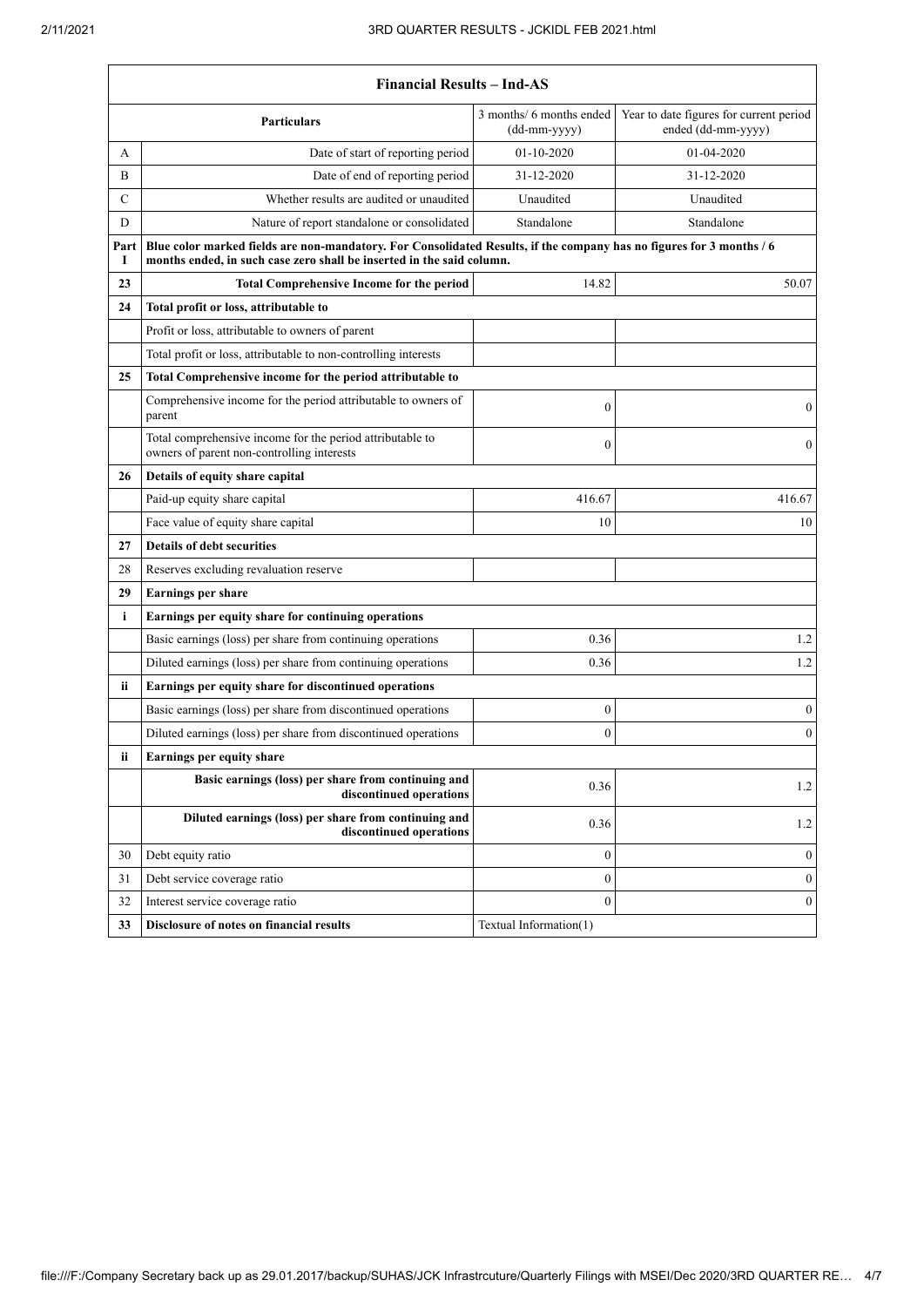$\mathbf{r}$ 

| <b>Text Block</b>      |                                                                                                                                                                                                                                                                                                                                                                                                                                                                                                                                                                                                                                                                                                                                                                                                                                                                                                                                                                                                                                                                 |  |  |
|------------------------|-----------------------------------------------------------------------------------------------------------------------------------------------------------------------------------------------------------------------------------------------------------------------------------------------------------------------------------------------------------------------------------------------------------------------------------------------------------------------------------------------------------------------------------------------------------------------------------------------------------------------------------------------------------------------------------------------------------------------------------------------------------------------------------------------------------------------------------------------------------------------------------------------------------------------------------------------------------------------------------------------------------------------------------------------------------------|--|--|
| Textual Information(1) | The unaudited standalone Financial results for the Quarter and Nine Months ended 31st December 2020<br>have been reviewed by the Audit Committee and Approved by the Board of Directors of the Company at<br>its meeting held on 10th February 2021. The figures for the quarter and Nine months ended 31st<br>December 2020 was subject to Limited Review by Statutory Auditors of the Company who have<br>expressed an unqualified opinion. The Information presented above is prepared in accordance with the<br>Indian Accounting Standards (Ind AS) as prescribed under Section 133 of the Companies Act, 2013 read<br>with Rule 3 of the Companies (Indian Accouting Standards) Rules 2015 and Companies (Indian<br>Accounting Standards) Amendment Rules , 2016. The above unaudited financial results are filed with<br>Stock Exchange under Regulation 33 of the SEBI (Listing Obligation and Disclosure Requirements)<br>Regulations, 2015 and are available on the Stock Exchange website www.msei.com and the company's<br>website www.jckgroup.in. |  |  |